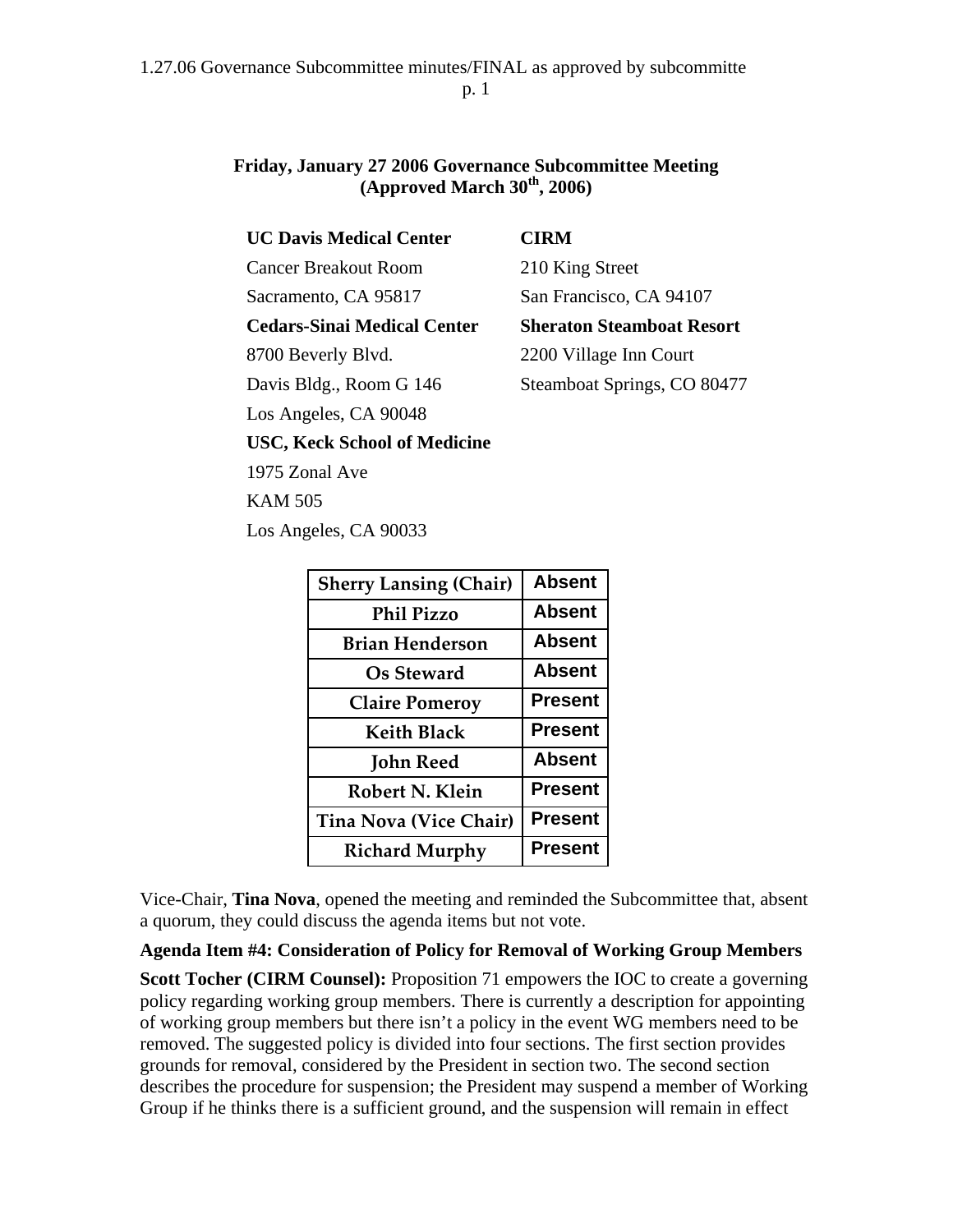until terminated by the President, the member resigns, or until ICOC action. Section three provides for a sort of exemption from removal when the member is absent on an excused absence. Finally, the procedure for removal is in section four, wherein the ICOC will consider the ground and recommendation of the President for final decision-making.

**Claire Pomeroy**: Do we have elsewhere delineated how a working group member might choose to permanently resign? When someone steps down is there a procedure to fill their spot?

**Amy DuRoss**: If a Working Group member wishes to resign, he/she communicates that wish to the Chairman of the Working Group. Then the original search subcommittee of the board reconvenes to replace that Working Group member.

**Bob Klein**: There is a board resolution that identified and created the search subcommittee, and there are reports to the board on that procedure. The board confirmed the prior use of that procedure by the subcommittee. Let's look at it and see if it needs to be further formalized or whether there was a formal vote on continuing that procedure in the future.

**Claire Pomeroy**: That would be great

**John Simpson**: The policy looks good, but I would like for it to include a provision for press releases when someone resigns or is asked to leave. An example is Jose Cibelli. There should have been a notification. The Standards Working Group Release was excellent but there was just a footnote about him.

**Bob Klein:** That should be raised with Zach Hall and when he makes his presentations to the board he can address that issue.

**Don Reed**: I disagree with John Simpson's comment. I think that the minor notification was all that was required.

**Bob Klein:** Despite the lack of a quorum, we can bring to the ICOC a general sense of the committee on this policy.

**Claire Pomeroy**: I would just echo that I support forwarding the removal policy to the entire ICOC. I would also request that my comments about clarifying the procedures for resignation and reappointment be included as a comment and the concept of Dr. Hall addressing that be mentioned, as well.

## **Agenda Item #5 Consideration of update on contracts**

**Alexandra Degg-Campe, (CIRM Human Resources Director):** We have provided you a Contracts and Interagency Agreement Report, for information purposes only. There are no contracts at this time that require ICOC or Governance Committee approval.

• Beginning with the State Controller's contract, there is a "no cost" extension to the agreement through June  $30^{\text{th}}$ , 2006.

• For New or Amended Third-Party contracts less than \$100,000, we have a contract with Nielsen Merksamer for legal services and representation of CIRM with the California legislature for \$7500/month for three months, with the

potential for a one month extension, beginning January  $23^{\text{rd}}$ .